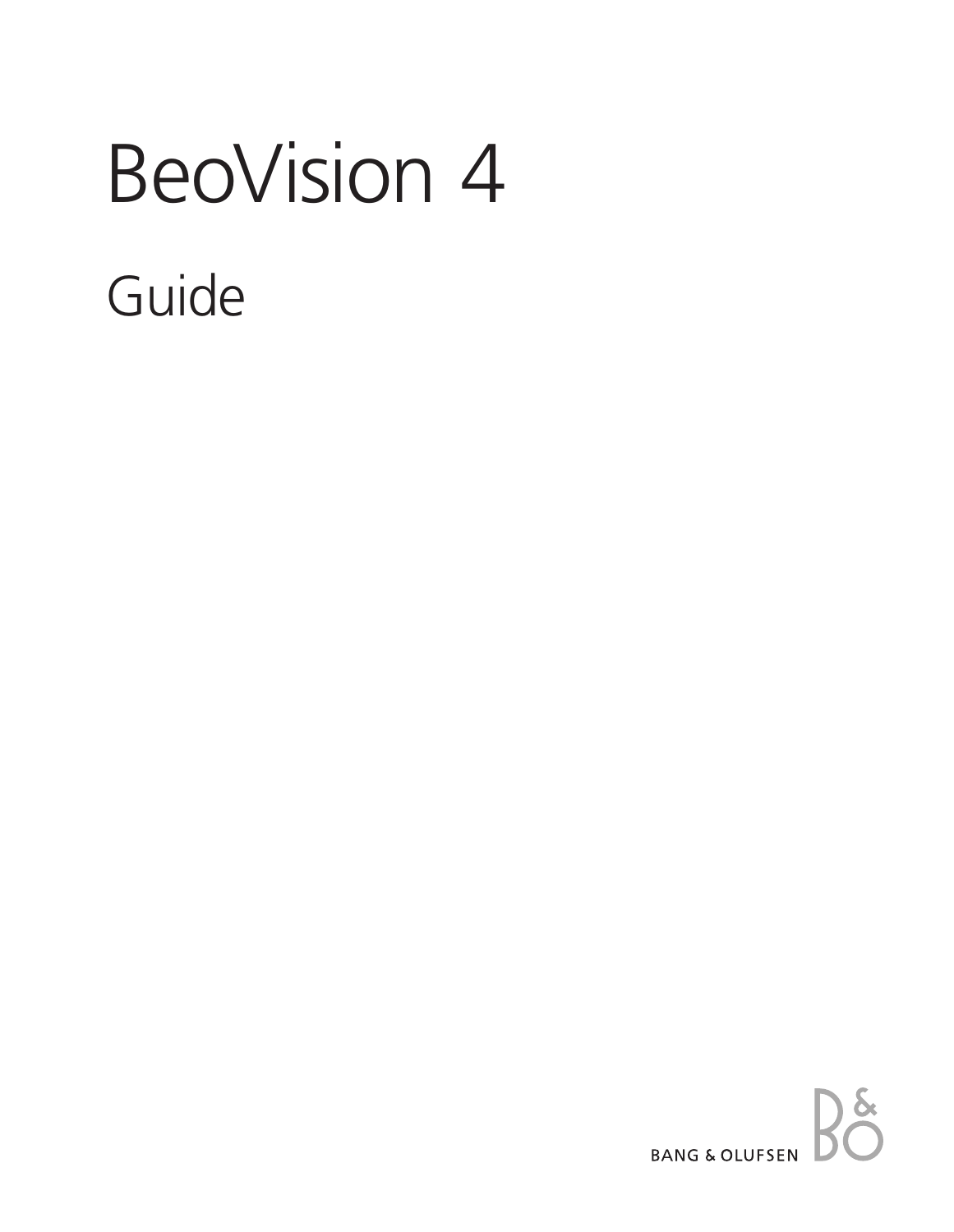

# **CAUTION: To reduce the risk of electric shock, do not remove cover (or back). No User-serviceable parts inside. Refer servicing to qualified service personnel.**

WARNING: To reduce the risk of fire or electric shock, do not expose this appliance to rain or moisture. Do not expose this equipment to dripping or splashing and ensure that no objects filled with liquids, such as vases, are placed on the equipment.

To completely disconnect this equipment from the AC Mains, disconnect the mains plug from the wall socket. The disconnect device shall remain readily operable.



The lightning flash with arrowhead symbol within an equilateral triangle, is intended to alert the user to the presence of uninsulated "dangerous voltage" within the product's enclosure that may be of sufficient magnitude to constitute a risk of electric shock to persons.



The exclamation point within an equilateral triangle is intended to alert the user to the presence of important operating and maintenance (servicing) instructions in the literature accompanying the product.

### *For the US-market only!*

NOTE: This equipment has been tested and found to comply with the limits for a class B digital device, pursuant to part 15 of the FCC Rules. These limits are designed to provide reasonable protection against harmful interference in a residential installation. This equipment generates, uses and can radiate radio frequency energy and, if not installed and used in accordance with the instructions, may cause harmful interference to radio communications. However, there is no guarantee that interference will not occur in a particular installation. If this equipment does cause harmful interference to radio or television reception, which can be determined by turning the equipment off and on, the user is encouraged to try to correct the interference by one or more of the following measures:

- Reorient or relocate the receiving antenna.
- Increase the separation between the equipment and receiver.
- Connect the equipment into an outlet on a circuit different from that to which the receiver is connected.
- Consult the retailer or an experienced radio/ TV technician for help.

#### *For the Canadian market only!*

This class B digital apparatus meets all requirements of the Canadian Interference-Causing Equipment Regulations.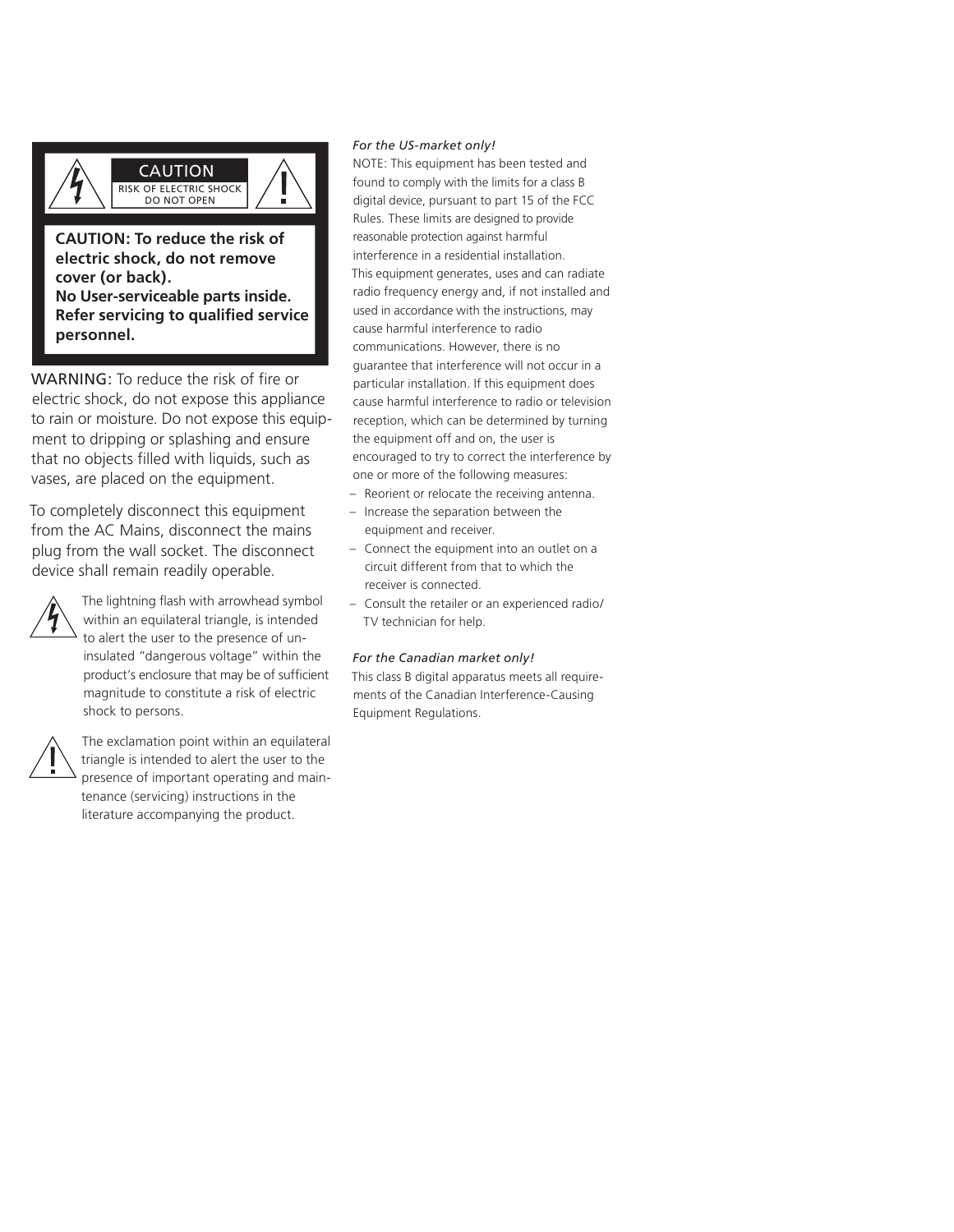# Set up BeoVision 4

This Guide contains all the relevant information about the connection, setting-up and use of your plasma screen with a Bang & Olufsen BeoSystem.

If you wish to mount the screen in a wall bracket, please refer to the Guide enclosed with the bracket.

This chapter describes how to set up the screen in a BeoSystem setup.

# **Cautions**

- The screen is developed for indoor use in dry, domestic environments only, and for use within a temperature range of 10–40°C (50–105°F).
- The picture can be distorted at altitudes where the air pressure is lower than 833 hPa (approximately 1500 m (5000') or higher.
- Do not place any items on top of the screen.
- When lifting the screen, grip the top and bottom edges (or the appropriate carrying handles – if any). Remember to carry the screen in such a way that it is in an upright position at all times.
- *– The screen is not designed to stand on its own. It must be supported until mounted on a wall bracket or stand. To prevent injury, use Bang & Olufsen approved stands or wall brackets only!*
- When mounting the screen in a wall bracket, leave a space of at least 10 cm (4") at the top, bottom and sides.
- Do not attempt to open the screen. Leave such operations to qualified service personnel!

## **Overview of connection panels**

- *1* Speaker connection panels. These socket are not to be used when setting the screen up with a Bang & Olufsen system – use the Power Link sockets on the BeoSystem instead.
- *2* System connection panels.
- *3* Mains supply connection.



*Make sure to leave adequate space around the screen for ventilation purposes. Do not cover the ventilation holes on the rear, as this may cause the screen to overheat.*



*For safety reasons, you must secure the mains lead in the cable clamp (A). Otherwise, the mains cable can be tugged free of the socket.*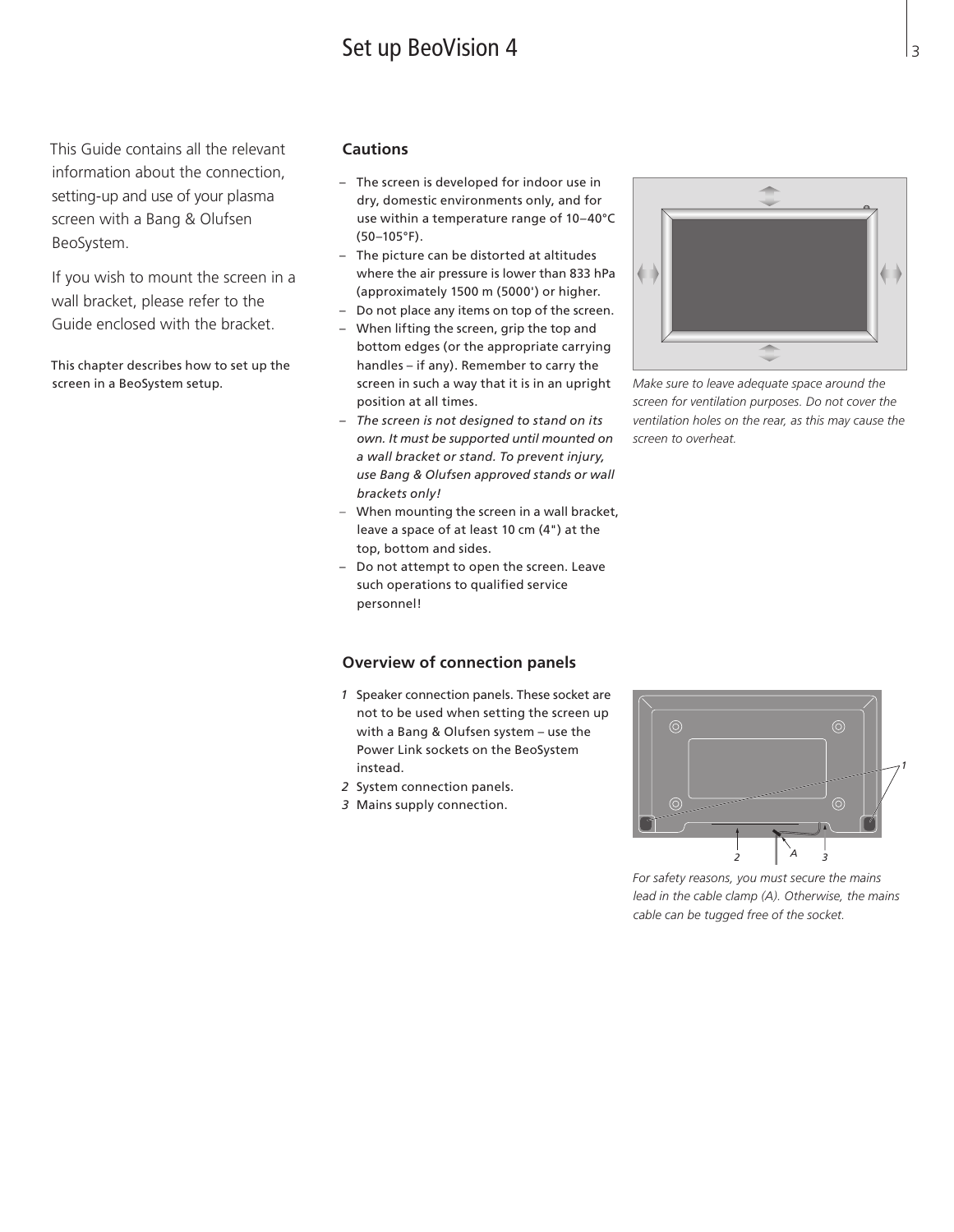# **Cable connections**



IR receiver: *The screen has a built-in IR receiver. It is therefore not necessary to mount a separat IR receiver, as it is described in the BeoSystem Reference book. Only if a projector screen covers the built-in IR receiver when in use, you must mount a second IR receiver and connect it to the second IR-IN socket on your system.*

|                   | <b>Tiiliii</b><br>_<br>৺<br>DVI-D | <b>IR</b>         | -<br>-<br>◡ | .<br><b></b>  |
|-------------------|-----------------------------------|-------------------|-------------|---------------|
| SLOT <sub>1</sub> | SLOT <sub>2</sub>                 | SLOT <sub>3</sub> | PC IN       | <b>SERIAL</b> |
|                   |                                   |                   |             |               |

Make the connections while both the screen and your BeoSystem are disconnected from the mains.

Connect the screen using the appropriate type of cables. Refer to the illustration here – and to the Reference book for your BeoSystem. If in doubt, contact your Bang & Olufsen retailer.

When all connections are made, connect your whole system to the mains supply. The screen (and the BeoSystem) can only be switched off completely by disconnecting it from the mains supply. However, the screen is designed to be left in standby mode – ready for use.

*It is necessary to secure the mains lead in the cable bands. Otherwise, the mains cable can be tugged free of the socket.*

#### **Sockets on the connection panel**

The connection panels on the back of the screen contain the sockets for connection to the BeoSystem – and connection to the mains supply.

*The socket marked PC IN (covered by a small lid) is not to be used in a setup with a Bang & Olufsen system!*

SLOT 2 (DVI-connection) Socket for connection to the socket marked DISPLAY 1 on the BeoSystem.

SLOT 3 (IR-connection) Socket for connection to the socket marked IR IN (9-pin) on the BeoSystem.

#### SERIAL

Socket for connection to the socket marked MONITOR on the BeoSystem.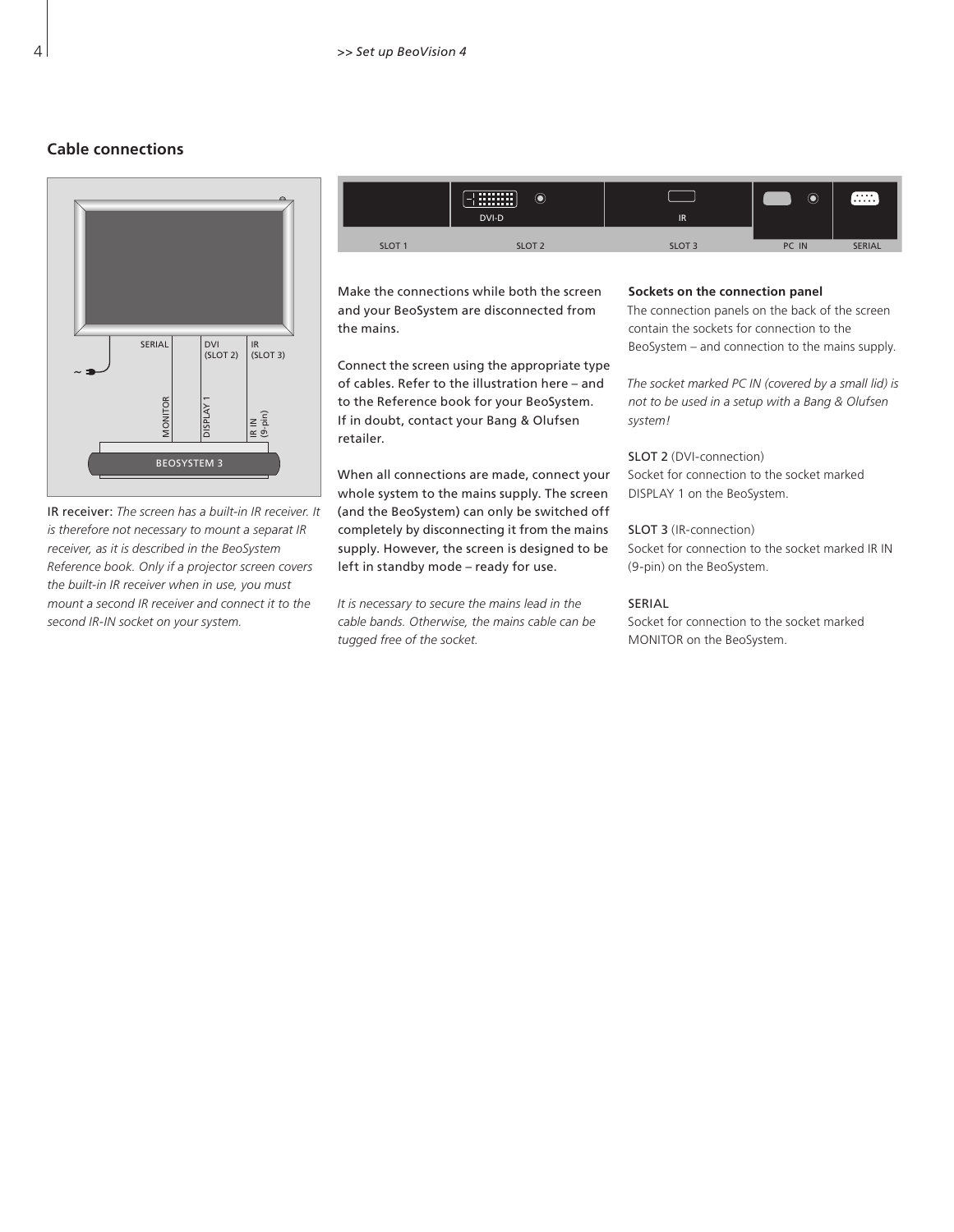# Auto Colour Management

The Auto Colour Management automatically compensates for colour changes on the screen every 120 hours of use. Thereby it ensures perfect colours on the screen continuously. It is also possible to activate the feature manually through the BeoSystem TV Setup menu.

*Do not switch off your system or disconnect it from the mains during the calibration.*

#### **Automatic calibration sequence**

When you press the standby button to switch off the television after 120 hours of use have passed since the last calibration, the screen turns blank with a grey scale bar and a sensor arm swings down from the television frame. While the sensor arm calibrates, the bar will change between various colours. When the calibration has finished, the sensor arm retracts and the television switches off.

#### **Manual calibration sequence**

The Auto Colour Management is available in the on-screen menu, when the system is in television mode and *has been switched on for more than two minutes*.

- > Press TV to switch on the system.
- > Press Menu to bring up the TV SETUP menu and press  $\vee$  to highlight OPTIONS. (Beo4:  $Use \blacktriangleright$ .
- > Press the centre button to bring up the OPTIONS menu and press  $\vee$  to highlight AUTO COLOUR MANAGEMENT. (Beo4: Press GO and  $\blacktriangledown$ ).
- > Press the centre button to activate AUTO COLOUR MANAGEMENT. (Beo4: Press GO). All text is removed from the menu, the sensor arm swings down from the television frame and the calibration process begins. The bar on the screen will change between various colours. When the calibration has finished, the bar is removed, the sensor arm retracts and the system returns to the last chosen source. The message 'CALIBRATION COMPLETE' will be displayed for a few seconds.

| <b>PICTURE</b>                |                  |
|-------------------------------|------------------|
| <b>BRIGHTNESS</b>             | ---------------- |
| CONTRAST                      | ---------------- |
| COLOUR                        | ---------------- |
| <b>TINT</b>                   | ---------------- |
| <b>AUTO COLOUR MANAGEMENT</b> |                  |
|                               |                  |
|                               |                  |
|                               | select           |
|                               |                  |

*If the sensor arm does not swing down fully, the calibration is not performed and the arm is retracted if needed. If the calibration is initiated automatically, the television will attempt to execute the calibration the next time it is switched off. Contact your Bang & Olufsen retailer to solve the problem.*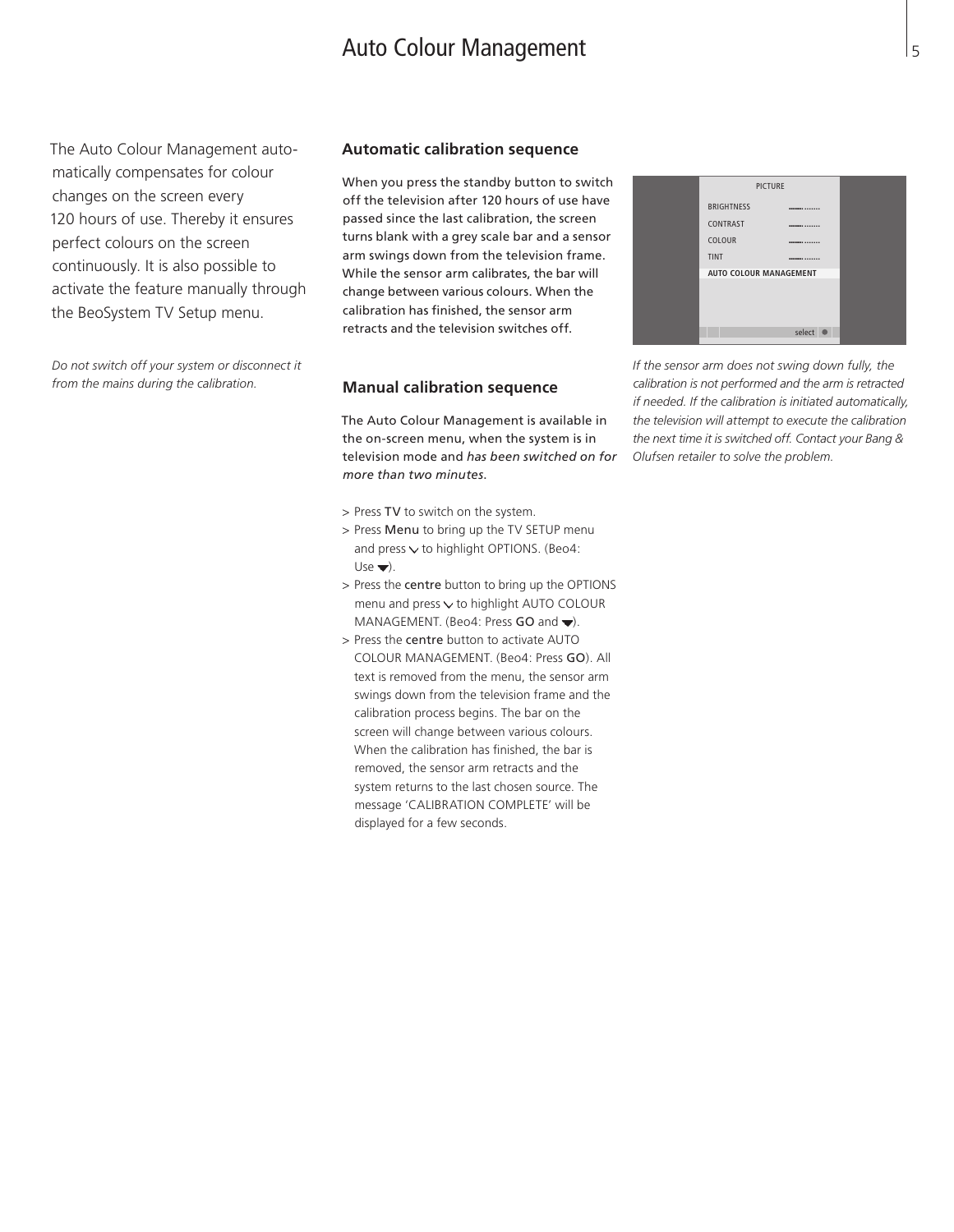# **Maintenance**

Normal maintenance, such as cleaning the screen, is the responsibility of the user. To achieve the best results, follow the instructions on this page.

Please consult your Bang & Olufsen retailer to determine recommendations for normal maintenance.

# **Cabinet surfaces**

Wipe dust off the surfaces using a dry, soft cloth. Remove grease stains or persistent dirt with a soft, lint-free, firmly wrung cloth, dipped in a solution of water containing only a few drops of mild detergent, such as washing-up liquid.

#### **Plasma screen**

Clean only with the dry, soft cloth included with the screen. Do not use liquid cleaners or aerosol cleaners.

Do not allow still pictures to be displayed on the screen for an extended period of time, as this can cause a permanent after-image to remain on the screen. Examples of still pictures are logos, video games, computer images, and images displayed in 4:3 picture format.

Do not leave the screen in contact with articles containing rubber or PVC for long periods of time.



*Never use alcohol or other solvents to clean any part of the screen!*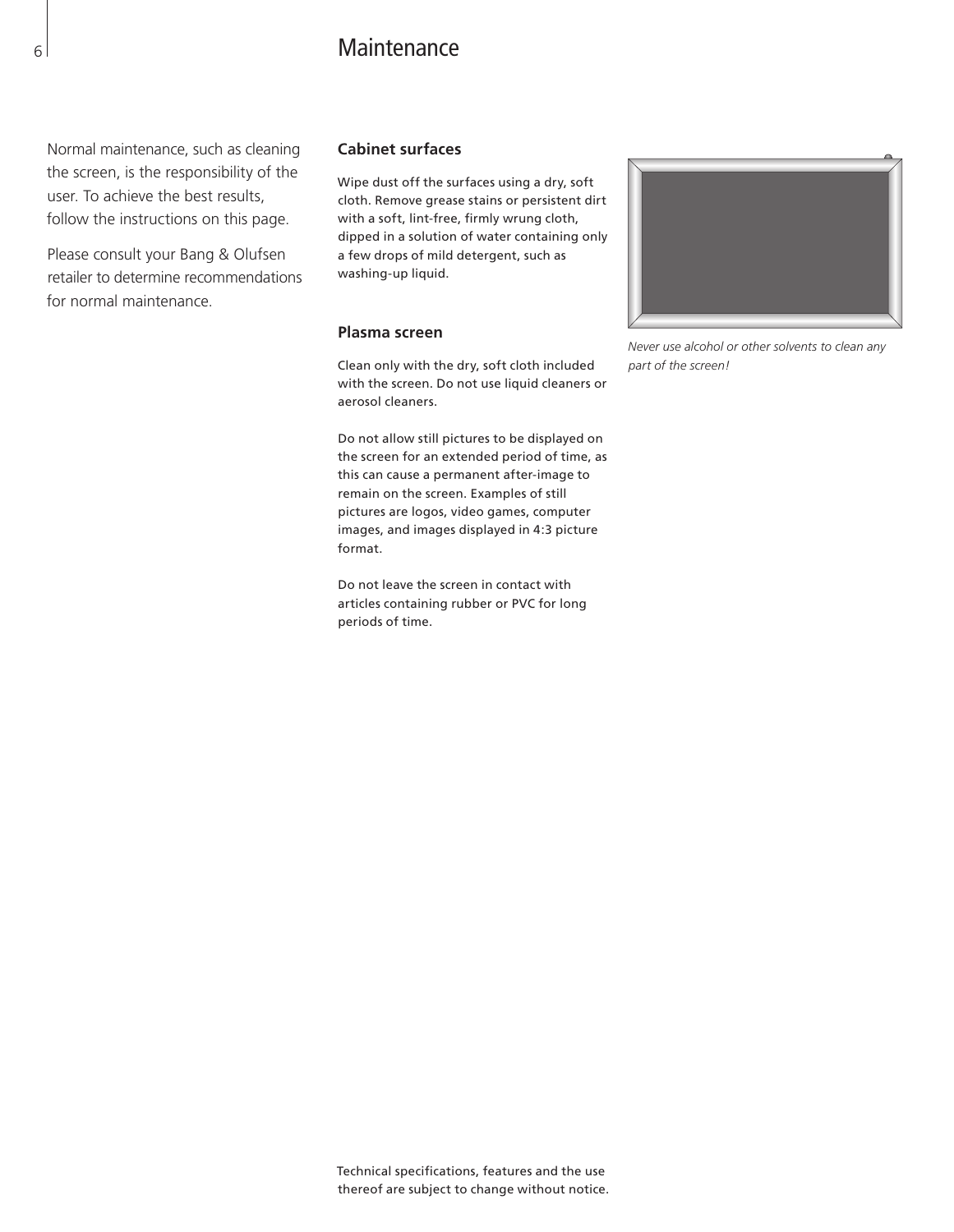

#### **Waste Electrical and Electronic Equipment (WEEE) – Environmental protection**

The European Parliament and the Council of the European Union have issued the Waste Electrical and Electronic Equipment Directive. The purpose of the Directive is the prevention of waste of electrical and electronic equipment, and to promote the reuse and recycling and other forms of recovery of such waste. As such the Directive concerns producers, distributors and consumers.

The WEEE directive requires that both manufacturers and end-consumers dispose of electrical and electronic equipment and parts in an environmentally safe manner, and that equipment and waste are reused or recovered for their materials or energy. Electrical and electronic equipment and parts must not be disposed of with ordinary household refuse; all electrical and electronic equipment and parts must be collected and disposed of separately.

Products and equipment which must be collected for reuse, recycling and other forms of recovery are marked with the pictogram shown.

When disposing of electrical and electronic equipment by use of the collection systems available in your country, you protect the environment, human health and contribute to the prudent and rational use of natural resources. Collecting electrical and electronic equipment and waste prevents the potential contamination of nature with the hazardous substances which may be present in electrical and electronic products and equipment.

Your Bang & Olufsen retailer will assist with and advise you of the correct way of disposal in your country.

*Small products may not always be marked with the pictogram in which case this is present in the instructions for use, on the guarantee certificate and printed on the packaging.*

*This product is in conformity with the provisions of the Directives 1999/5/EC and 2006/95/EC.*